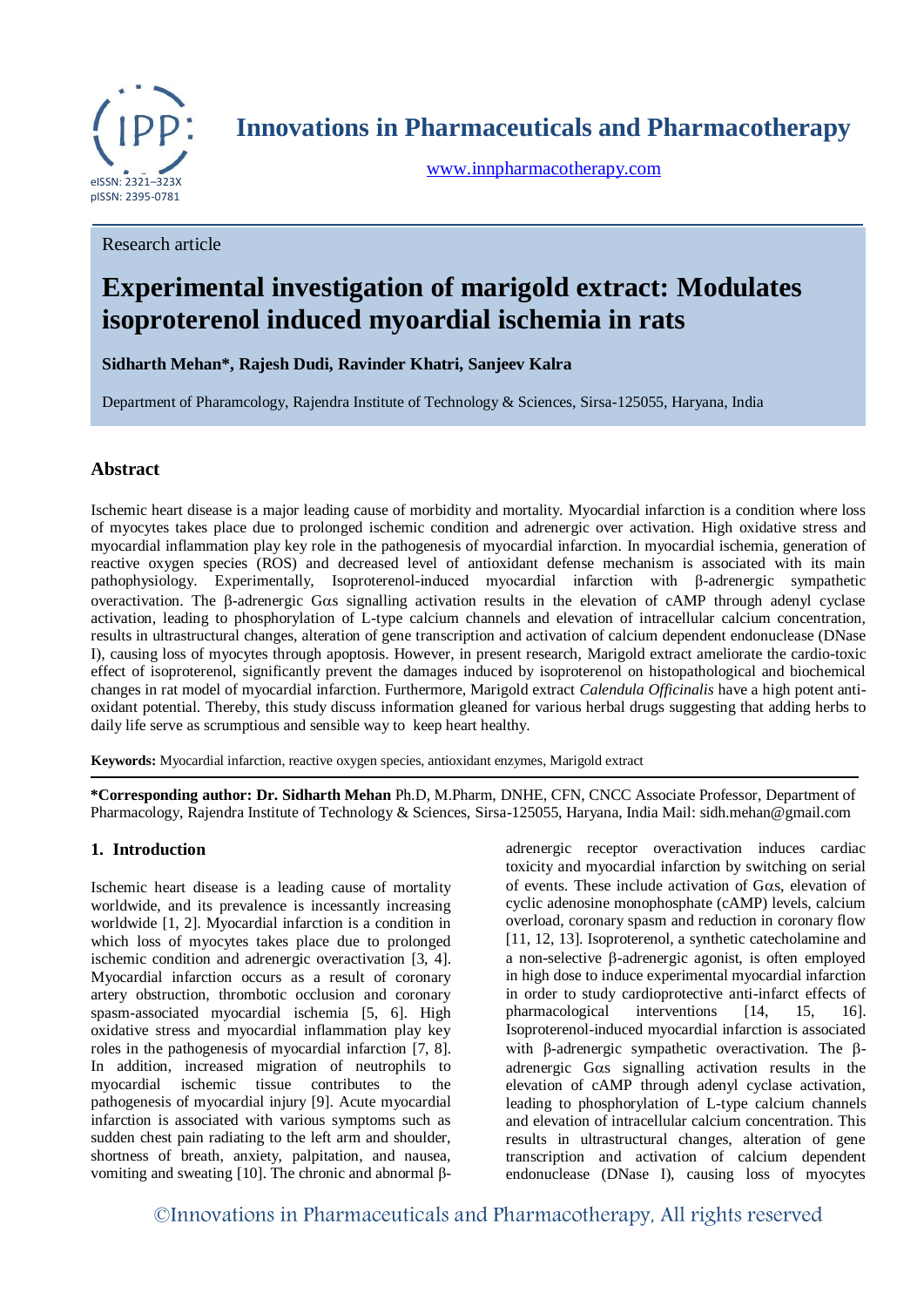through apoptosis [17]. It should be noted that elevation in the level of calcium is also a mediator of myocardial necrosis induced by isoproterenol [18]. Induction of high oxidative stress in the heart is one of key events that could contribute to isoproterenol-induced experimental myocardial infarction [19, 20].

In recent years, natural products received much attention as therapeutic agents to treat cardiovascular and metabolic disorders as they are associated with less adverse effects. *Calendula officinal*is (*C. officinal*is), also known as marigold, a yellow or orange-colored flowers are used as food dye, spice, and tea as well as tincture, ointment or cosmetic cream. Although the genus Calendula is usually indigenous to the southern European region including Italy, Malta, Greece, Turkey, Portugal, and Spain [21], it is nowadays cultivated in many temperate regions of the world depending on its commercial value. Since C. fficinalis is grown in northern parts of Africa, it is also named as "African marigold" [22]. It has been widely used on the skin to treatmin or wounds, infections, burns, beestings, sunburn, warts, and cancer. Most scientific evidence regarding its effectiveness as a wound-healing agent is based on animal and laboratory studies, while human research is virtually lacking. *C. officinal*is has many pharmacological properties. It is used for the treatment of skin disorders, pain and also as a bactericide, antiseptic and anti-inflammatory. Butanolic fraction of *C. officinal*is possesses a significant free radical scavenging and antioxidant activity [23]. *C. officinal*is flowers are believed to be useful in reducing inflammation, wound healing, and as an antiseptic. *C. officinal*is is used to treat various skin diseases, ranging from skin ulcerations to eczema. Internally *C. officinal*is has been used for stomach ulcers and inflammation. The flavonoids, found in high amounts in *C. officinal*is, are responsible for its anti-inflammatory activity; triterpene saponins may also be important. *C. officinal*is also contains carotenoids. As tudy in women receiving radiation therapy to the breast for breast cancer reports that *C. officinal*is ointment applied to the skin at least twice daily during treatment reduces the number of people experiencing severe dermatitis (skin irritation, redness, pain) [24]. *C*. *officinal*is is highly effective for the prevention of acute dermatitis of grade 2 or higher and should be proposed for patients undergoing post operative irradiation for breast cancer [25]. The methanolic extract and its1 butanol- soluble fractionfrom *C. officinal*is flowers are found to show a hypoglycemic effect, inhibitory activity of gastric emptying, and gastroprotective effect [26]. Acute toxicity studies in rats and mice indicate that the extract is relatively non toxic.Animal tests showed at most minimal skin irritation, and nosensitization or phototoxicity. Minimal ocular irritation is seen with one formulation and noirritation with others. Six saponins isolated from *C. officinal*is flowers are not mutagenic in an Ames test, and a tea derived from *C. officinal*is is not genotoxicin Drosophila melanogaster [26]. The plant has been reported to contain mainly carotenoids, flavonoids, phenolic acids, and triterpenes [27-30]. The flower *per* 

*se*, flower extracts, flower essential oil, and seed oil of *C. officinal*is are cosmetic ingredients and the plant has been presented as a new source for cosmetic industry [31]. *C. officinal*is have been found to be usually safe [32], although very rare occurrence of contact dermatitis due to Compositae (Asteraceae) plants should be taken into account [33]. On the other hand, marigold is shown to be a promising dye plant for obtaining natural colors [34, 35]. According to ancient records [36], the Calendula flowers are used as a symbol of remembrance and believed to gives great forces of warmth and benign compassion to the human soul, especially helping to balance the active and receptive modes of communication. Besides, the Calendula essential oil has been reported to be used in care of the elderly [37]. Taking this information on Calendula into account, in this study, we aimed to examine inhibitory activity of the nhexane, dichloromethane, acetone, ethyl acetate, methanol, and water extracts of the leaf and flowers of Calendula arvensis and *C. officinal*is L. against acetylcholinesterase (AChE) and butyrylcholinesterase (BChE), which are the key enzymes for the treatment of Alzheimer's disease and, lately, Down syndrome [38]. Since neurodegeneration is strongly associated with oxidative damage [39], antioxidant activity of the extracts is tested by 2,2-diphenyl-1-picrylhydrazyl (DPPH), ferric ionchelating capacity, and ferric-reducing antioxidant power (FRAP) assays at 250, 500, and 1000\_gmL−1. Total phenol and flavonoids contents of the extracts are calculated spectrophotometrically the extracts and quercetin dilutions (500\_L) are mixed with 95% ethanol (1500\_L), aluminum chloride reagent (100\_L), and sodium acetate (100\_L) (Emir Kimya, Turkey) as well as distilled water (2800\_L). Following incubation for 30 min at room temperature, absorbance of the reaction mixtures is measured at wavelength of 415nm with a Unico 4802 UV–visible double beam spectrophotometer (USA). The total phenol and flavonoid contents of the extracts are expressed as gallic acid and quercetin equivalents (mg/g extract), respectively. The pharmacological activity of marigold is related to the content of several classes of secondary metabolites such as essential oils, flavonoids, sterols, carotenoids, tannins, saponins, triterpene alcohols, polysaccharides, a bitter principle, mucilage, and resin [27]. Bilia et al., 2001 [40] found that marigold flowers contain rutin, isoquercitrin, quercetin-3-O-rutinosylrhamnoside, isorhamnetin-3- Orutinosylrhamnoside, isorhamnetin-3-Oglucosylglucoside, and isorhamnetin-3-O-glucoside. According to the fact that marigold contains polyphenols, the assessment of its antioxidant properties is of great interest in the understanding of positive effect of these compounds especially in phytotherapy. In addition to its anti-inflammatory action, Marigold Extract: *Calendula Officinalis* have a potent anti-oxidant potential. However, the protective effect of Marigold Extract on experimentally isoproterenol induced myocardial infarction has not been investigated. Therefore, the present study has been designed to investigate the effect of Marigold Extract: *Calendula officinal*is against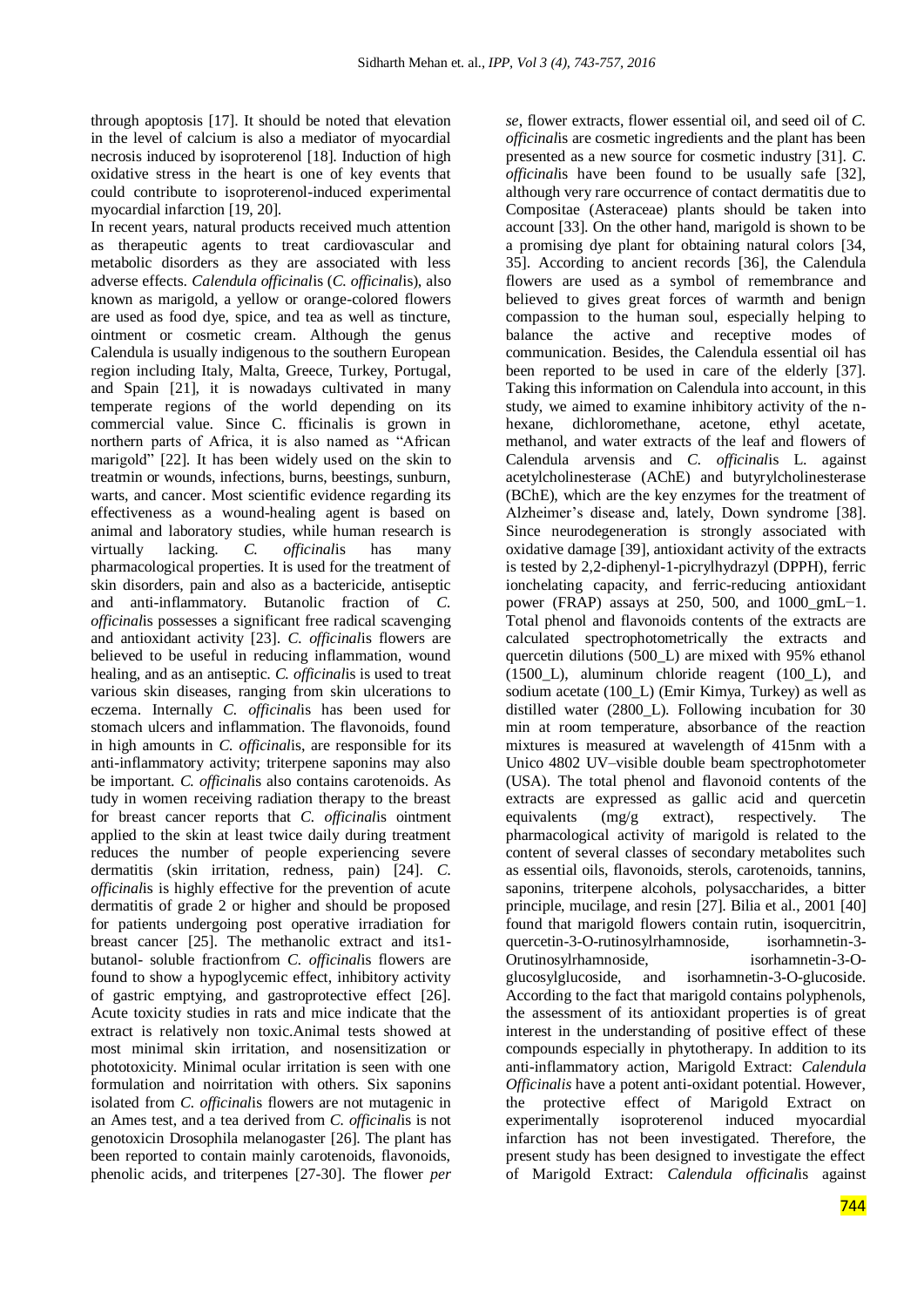isoproterenol-induced myocardial infarction in rats.

# **2. Materials and methods**

Wistar albino rats of either sex weighing about 200-300 g were used in the present study. The animals were acclimatized in the 'Institutional animal house' and maintained on rat chow and tap water. Rats were allowed ad libitum access to food and water. They were exposed to normal day and night cycles. The experimental protocol employed in this study received approval from the ‗Institutional Animal Ethics Committee' under the guidelines given by the ‗Committee for the Purpose of Control and Supervision of Experiments on Animals (CPCSEA)'.

# **2.1 Experimental protocol**

There are six groups employed in present study, and each group comprised six rats. Isoproterenol is dissolved in normal saline (NaCl, 0.9% w/v).

**Group I** (Normal Control), rats are maintained on standard food and water, and no treatment shall be given.

**Group II** (Isoproterenol Control), rats are administered isoproterenol (85 mg/kg/day) subcutaneously for last two consecutive days of 30 days experimental protocol.

**Group III** (Marigold extract *per se*), normal rats are administered Marigold extract (200 mg/kg/day, *p.o.*) for 30 days.

**Group IV** (Marigold extract Pre-treated), rats are pretreated with Marigold extract (100 mg/kg/day, *p.o.*) for 30 days. These rats, on last two consecutive days (day 29 and day 30), are administered isoproterenol (85 mg/kg/day, *s.c.*) one hour after Marigold extract administration.

**Group V** (Marigold extract Pre-treated), rats are pretreated with Marigold extract (150 mg/kg/day, *p.o.*) for 30 days. These rats, on last two consecutive days (day 29 and day 30), are administered isoproterenol (85 mg/kg/day, *s.c.*) one hour after Marigold extract administration.

**Group VI** (Marigold extract Pre-treated), rats are pretreated with Marigold extract (200 mg/kg/day, *p.o.*) for 30 days. These rats, on last two consecutive days (day 29 and day 30), are administered isoproterenol (85 mg/kg/day, *s.c.*) one hour after Marigold extract administration.

# **2.2 Induction of experimental myocardial infarction**

Experimental myocardial infarction is induced in rats by administration of isoproterenol hydrochloride (85mg/kg/day, *s.c.*) for last two consecutive days of 30

days experimental protocol dissolved in freshly prepared normal saline (NaCl, 0.9% w/v).

# **2.2.1 Assessment of myocardial infarction**

The isoproterenol induced myocardial injury is assessed by estimating the release of lactate dehydrogenase (LDH) and creatine kinase (CK-MB) in the blood serum and measuring the infarct size in the heart. The release of LDH and CK-MB is noted by commercially available kits.

# **2.2.2 Assessment of myocardial infarct size**

The heart is removed from the animal. Both auricles, root of aorta and right ventricle are excised, and the left ventricle is kept overnight at -4º C. Frozen ventricle is sliced into sections of 2–3 mm in thickness. The slices are incubated in 1% 2,3,5- triphenyltetrazolium chloride (TTC) solution in 0.1 M Tris buffer of pH 7.8 for 20-min at 37º C. The TTC stain reacts with dehydrogenase enzyme in the presence of cofactor NADH to form formazan pigment in viable cells, which are brick red in colour. The infracted cells that have lost dehydrogenase enzyme remain unstained. Thus, the infracted portion of the myocardium remains unstained while the normal viable myocardium is stained brick red with TTC staining. The infarct size is measured macroscopically using the volume method [41-43].

# **2.2.3 Estimation of CK-MB**

The amount of released CK-MB in the blood serum is estimated by immunoinhibition method using the commercially available enzymatic kit (Crest Biosystems, Goa, India). It is based on the principle that CK-M fraction of CK-MM and CK-MB in the sample is completely inhibited by CK-M antibody present in the reagent. Then, the activity of CK-B fraction is measured, and the CK-MB activity is expressed in IU/L. The procedure for CK-MB estimation follows. Briefly, 0.8 mL of enzyme reagent and 0.05 mL of blood serum are taken out in a glass tube and incubated at 37º C for 5 min. Then, 0.2 mL of starter reagent is added to the reaction mixture with thorough mixing. The absorbance is noted against blank, and the initial absorbance is noted after 5-minute (A) and thereafter 1 minute (B) 2 minute and (C) 3 minute (D) at 340 nM. The mean change in absorbance per minute is noted and the CK-MB activity is calculated using the following formula:

CK-MB activity (IU/L)  $37^{\circ}$  C =  $\Delta$ A/min x 6666 Where,  $\Delta A$  is  $[(B-A) + (C-B) + (D-C)/3]$ 

# **2.2.4 Estimation of LDH**

The amount of released LDH in the blood serum is estimated by UV-kinetic method using the commercially available enzymatic kit (Crest biosystem, Goa, India). It is based on the principle that LDH catalyzes the reduction of pyruvate to lactate accompanied by the simultaneous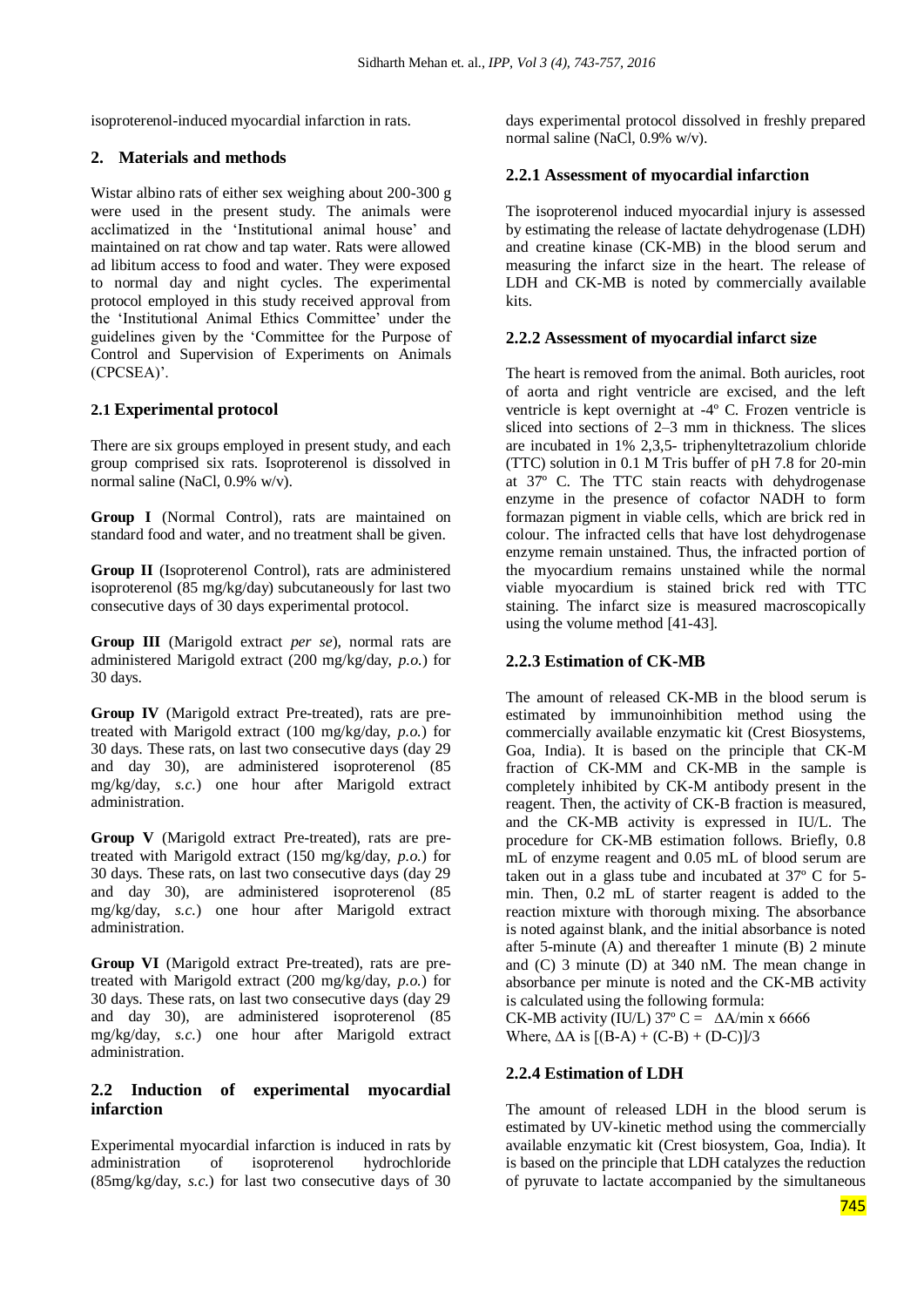reduction of NADH into NAD. The rate of oxidation of NADH to NAD is proportional to a decrease in absorbance which is proportional to the LDH activity in the sample.

$$
Pyruvate + NADH + H^{+}
$$
  $\longrightarrow$   $\longrightarrow$   $\text{Lactate} + NAD^{+}$ 

The procedure for LDH estimation follows. Briefly, 1 mL of working reagent (Mixed contents of bottle of L2 (starter reagent) and bottle L1 (buffer reagent) is added to 0.05 mL of blood serum in a glass tube with thorough mixing. The absorbance of test is noted against blank exactly after 1min. (A) and thereafter at 2 minute (B), 3 minute (C) and 4 minute (D) at 340 nM. The mean change in absorbance per minute is noted, and LDH activity (expressed in International Units per Litre (IU/L) is calculated using the following formula:

LDH activity (IU/L) 25° C/30° C =  $\triangle$ A/min X F Where  $\Delta A = [(C-A) + (D-B)]/2 \times F$  and F=3333

## **2.2.5 Assessment of oxidative stress**

The left ventricle is minced and homogenized using potassium chloride (KCl) 1.15 %, in a ratio of 1 g of wet myocardial tissue to 10 mL of 1.15 % KCl. The tissue homogenate is used to estimate thiobarbituric acid reactive substances (TBARS) and reduced form of glutathione (GSH).

## **2.2.6 Estimation of myocardial TBARS**

The quantitative measurement of TBARS in the rat heart is performed<sup>44-45</sup>. The reaction mixture is prepared by mixing 0.2 mL of tissue homogenate, 0.2 mL of 8.1 % sodium dodecyl sulfate, 1.5 mL of 20 % acetic acid solution (adjusted to pH 3.5 with NaOH) and 1.5 mL of 0.8 % aqueous solution of thiobarbituric acid (TBA). The reaction mixture is made up to 4.0 mL with distilled water and then incubated at 95º C for 60 minute. After cooling in tap water, 1.0 mL of distilled water and 5.0 mL of the mixture of n-butanol and pyridine  $(15:1 \text{ v/v})$ are added to reaction mixture and shaken vigorously using vortex shaker. The test tubes are centrifuged at 4000 rpm for 10 minute (REMI Cooling Centrifuge, India). The absorbance of developed pink color is measured spectrophotometrically at 532 nM. The standard curve using 1, 1, 3, 3-tetramethoxypropane (1- 10 nM) is plotted to calculate the concentration of TBARS, and the results are expressed as nM/g wet weight of myocardial tissue.

## **2.2.7 Estimation of reduced glutathione**

The myocardial GSH level is estimated using the methods described by [46-47]. The supernatant of heart homogenate of the rat is mixed with 10 % w/v trichloroacetic acid in 1:1 ratio and centrifuged at 4º C for 10 minute at 5,000 rpm. The supernatant (0.5 mL) is mixed with 2 mL of 0.3 M disodium hydrogen phosphate buffer (pH 8.4) and 0.4 mL of distilled water. Then, 0.25

mL of 0.001 M freshly prepared DTNB [5, 5'-dithiobis (2-nitrobenzoic acid) dissolved in 1 % w/v sodium citrate is added to the reaction mixture and then incubated for 10-min. The absorbance of the yellow-colored complex is noted spectrophotometrically at 412 nM. A standard curve is plotted using the reduced form of glutathione  $(0.1-1 \mu M)$ , and the results are expressed as  $\mu M/g$  wet weight of myocardial tissue.

## **2.3 Measurement of C- reactive protein (CRP)**

The serum CRP, a marker of inflammation, is measured using an immunoassay kit (Immunospec Corporation, CA, and USA). This estimation is done from Nalwa laboratories Pvt. Ltd., Hisar, India. Quantitative measurement of CRP is done in rat serum by turbidimetric immunoassay method. In this method, CRP in the sample binds to specific anti-CRP antibodies, which have been absorbed to latex particles and agglutinates. -The agglutinate is proportional to the quantity of CRP in the sample. The actual concentration is then determined by interpolation from a calibration curve prepared from calibrators of known concentrations. The CRP concentration is calculated by using formula:

 $(A_2 - A_1)$  sample CRP concentration in mg/L =  $\rightarrow$  X calibrator concentration  $(A_2 - A_1)$  calibrator

Calibrator concentration  $= 150$  mg/ L  $A1 =$ Initial concentration  $A2 =$ Final concentration

## **2.4 Histopathological assessment**

The histological assessment of the myocardium is performed wherer the heart is rapidly dissected and ished immediately with saline and then fixed in 10% buffered neutral formalin solution, Five-micrometers thick serial histological sections are obtained from the paraffin blocks and stained with hematoxylin and eosin, after being dehydrated in alcohol (starting from 80% to absolute alcohol) and subsequently cleared with xylene. The histological findings are reported in order to describe the sites of the lesions; no morphometric evaluations are made in this preliminary study. The photomicrographs are shot using Motic Microscope BA310 (Motic, USA) at 40 X to assess the integrity of myocardium.

# **2.5 Statistical analysis**

The results are expressed as mean  $\pm$  standard deviation (SD). The data obtained from various groups are statistically analyzed using one-way analysis of variance (ANOVA), followed by Tukey's multiple comparison test. A ‗p' value of less than 0.001 is considered stastically significant, and the 'p' values are of twotailed.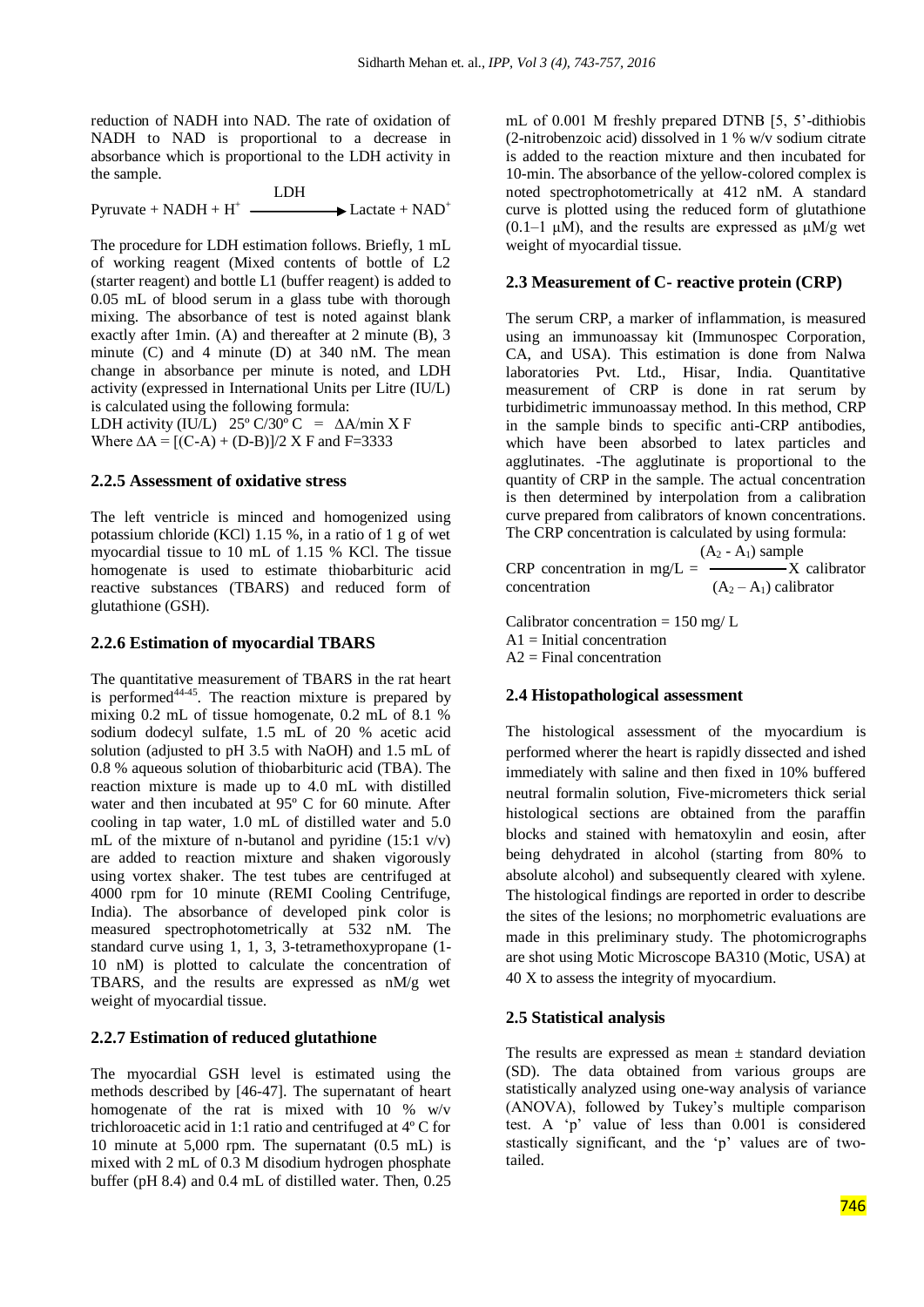#### **3. Result**

Administration of Marigold extract *per se* (200 mg/kg/day *p.o.,* 30 days) did not produce any significant effect on various parameters observed in normal rats. Isoproterenol (85 mg/kg/day *s.c.*) in rats twice at an interval of 24 hrs on last two consecutive days (day 29 and 30) induce myocardial infarction. Myocardial injury was evaluated by estimating serum parameters like CK-MB and LDH level, and myocardial infarct size was measured in rat tissue at the end of 4 week of experimental protocol. In addition, the serum CRP level was also noted.

## **3.1 Effect of Isoproterenol on heart weight/body weight ratio**

The effect of Marigold extract treatment on heart weight to body weight ratio is depicted in figure.... There was no significant difference in the body weight between the treated and normal control groups. While, isoproterenol treated animals showed a significant reduction in body weight. The heart weight/body weight ratio were increased significantly (p<0.001) in isoproterenol administered rats, when compared with normal control rats. Marigold extract pre-treated rats, showed significant (P<0.001) reduction in heart weight/body weight ratio as compared to isoproterenol treated rats.

## **3.2. Effect of marigold extract on myocardial infarct size**

Increase in myocardial infarct size was seen in isoproterenol treated group as compared to normal control group. The results obtained were statistically significant in reducing myocardial infarct size. Pretreatment with Marigold extract (100, 150 & 200 mg/kg/day *p.o.,* 4 weeks) significantly attenuated isoproterenol induced myocardial infarct size changes, when compared to normal control group [Figure 1].



Figure 1: Effect of Marigold Extract on HW / BW Ratio (mg/g)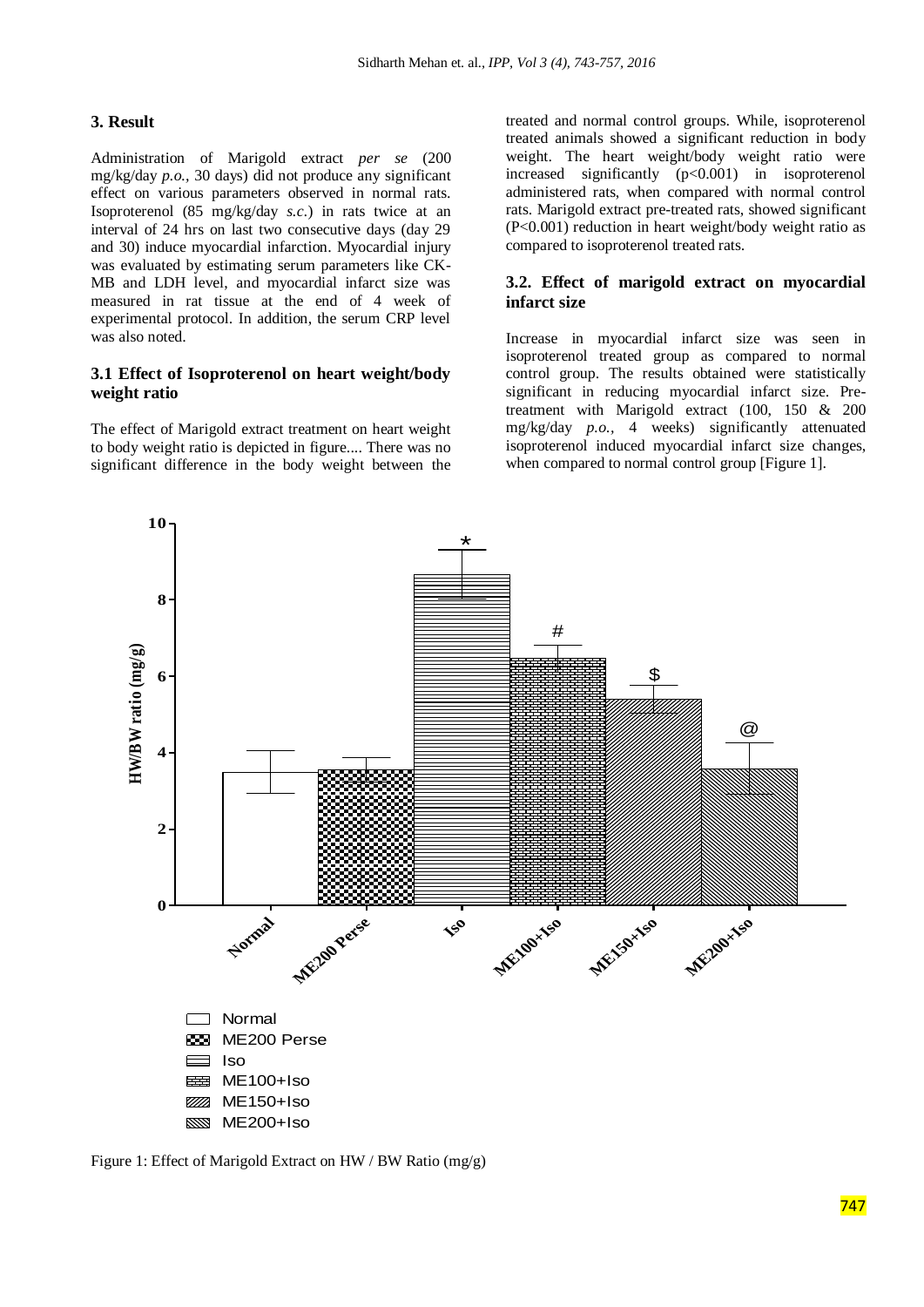*Values were expressed as mean ± SD.* 

*\*, p<*0.001 *versus Normal Control & Marigold extract 200 Perse; #,* p<0.001 versus *Isoproterenol Control; \$,*  p<0.001 versus *Marigold extract 100; @,* p<0.001 versus *Marigold extract 150.*

Table 1: Effect of Marigold Extract on HW / BW Ratio (mg/g)

| Groups                  | $HW / BW$ Ratio (mg/g)           |
|-------------------------|----------------------------------|
| Normal                  | $3.498 \pm 0.5597$               |
| ME <sub>200</sub> Perse | $3.553 \pm 0.3267$               |
| Iso                     | $8.668 \pm 0.6414*$              |
| $ME100+Iso$             | $6.467 \pm 0.3559^*$             |
| ME150+Iso               | $5.395 \pm 0.3676$ <sup>\$</sup> |
| $ME200+Iso$             | $3.582 \pm 0.6745^{\circ}$       |

### **3.3 Effect of Marigold extract on serum CK-MB and LDH levels**

Discernible increase in serum LDH and CK-MB was noted in isoproterenol induced rats as compared to normal control rats. Pre-treatment with Marigold extract (100, 150 & 200 mg/kg/day *p.o.,* 30 days) restore isoproterenol induced alterations of serum diagnostic marker enzymes to normal. The results obtained were statically significant in reducing CK-MB [Figure 2] and LDH [Figure 3] levels in isoproterenol treated rats as compared to normal control rats.



Figure 2: Effect of Marigold extract on myocardial infarct size



*\*, p<*0.001 *versus Normal Control & Marigold extract 200 Perse; #,* p<0.001 versus *Isoproterenol Control; \$,* p<0.001 versus *Marigold extract 100; @,* p<0.001 versus *Marigold extract 150.*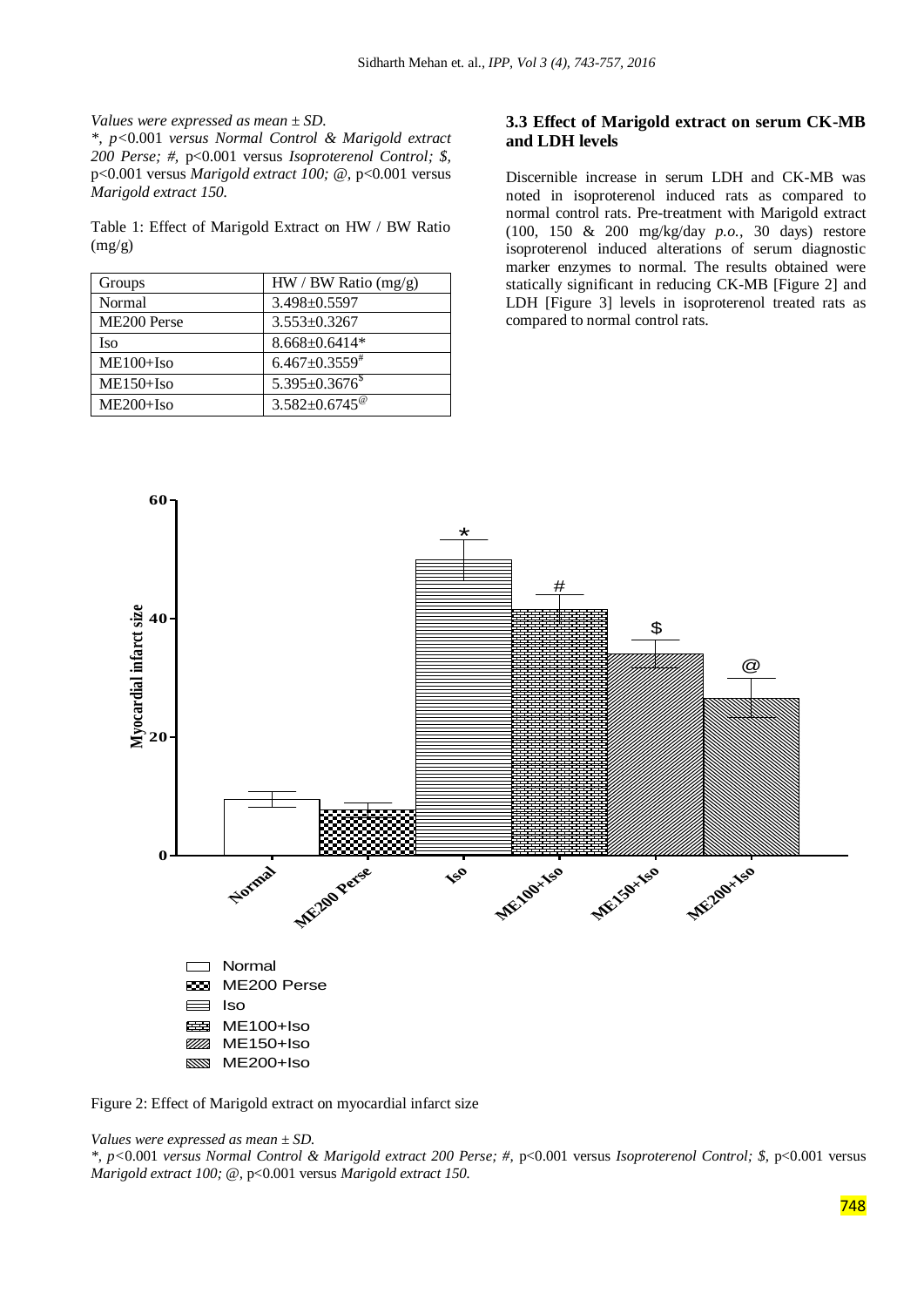| Groups                  | Myocardial infarct size         |
|-------------------------|---------------------------------|
| Normal                  | $9.417 \pm 1.270$               |
| ME <sub>200</sub> Perse | $7.650 \pm 1.252$               |
| Iso.                    | $49.83 \pm 3.430^*$             |
| $ME100+Iso$             | $41.50 \pm 2.429$               |
| $ME150 + Iso$           | $34.00 \pm 2.366$ <sup>\$</sup> |
| $ME200+Iso$             | $26.54 \pm 3.276^{\circ}$       |

Table 2: Effect of Marigold extract on myocardial infarct size



Figure 3: Effect of Marigold extract on serum CK-MB (IU /L)

### *Values were expressed as mean ± SD.*

*\*, p<*0.001 *versus Normal Control & Marigold extract 200 Perse; #,* p<0.001 versus *Isoproterenol Control; \$,*  p<0.001 versus *Marigold extract 100; @,* p<0.001 versus *Marigold extract 150.*

Table: 3 Effect of Marigold extract on serum CK-MB  $(IU/L)$ 

| Groups        | Serum CK-MB (IU/L)             |
|---------------|--------------------------------|
| Normal        | $70.37 + 4.414$                |
| ME200 Perse   | $69.17 \pm 6.528$              |
| Iso           | $245.5 \pm 6.653$ <sup>*</sup> |
| $ME100+Iso$   | $192.0 \pm 7.266$ <sup>#</sup> |
| $ME150 + Iso$ | $165.2 \pm 15.17^8$            |
| $ME200+Iso$   | $118.6 \pm 3.940^{\circ}$      |

# **3.4 Effect of Marigold extract on myocardial oxidative stress**

Administration of isoproterenol on last two consecutive days of 30 days experimental protocol (day 29 and day 30) showed marked increase in myocardial TBARS, when compared to normal rats. In addition, the myocardial concentration of reduced GSH was decreased in isoproterenol treated rats as compared to normal rats. Beneficial effect of Marigold extract was obtained and the results were statically significant showing decrease in myocardial TBARS and restoration of reduced GSH. Treatment with Marigold extract (100, 150 & 200 mg/kg/day *p.o.,* 4 weeks) significantly attenuated isoproterenol induced increase in myocardial TBARS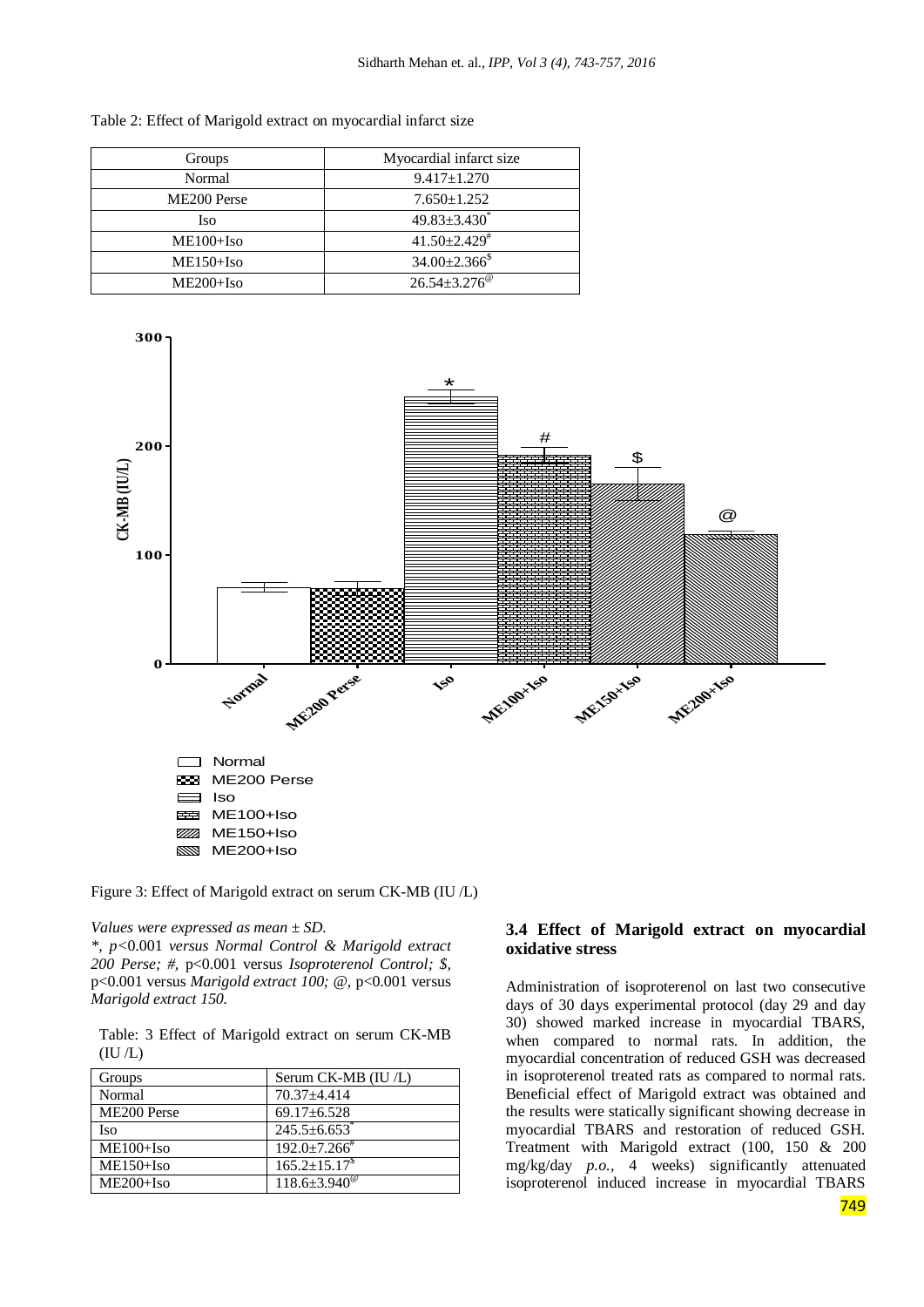



Figure 4: Effect of marigold extract on serum LDH (IU/L)

*Values were expressed as mean ± SD.* 

*\*, p<*0.001 *versus Normal Control & Marigold extract 200 Perse; #,* p<0.001 versus *Isoproterenol Control; \$,* p<0.001 versus *Marigold extract 100; @,* p<0.001 versus *Marigold extract 150.*

| Table 4: Effect of marigold extract on serum LDH (IU/L) |  |
|---------------------------------------------------------|--|
|---------------------------------------------------------|--|

| Groups                  | Serum LDH (IU/L)               |
|-------------------------|--------------------------------|
| Normal                  | $254.3 \pm 6.778$              |
| ME <sub>200</sub> Perse | $252.0+9.466$                  |
| Iso                     | $594.7 \pm 3.659$ <sup>*</sup> |
| $ME100+Iso$             | $522.2 \pm 8.519^{\text{*}}$   |
| $ME150 + Iso$           | $461.7 \pm 15.37^{\$}$         |
| $ME200+Iso$             | $424.2 \pm 5.960^{\circ\circ}$ |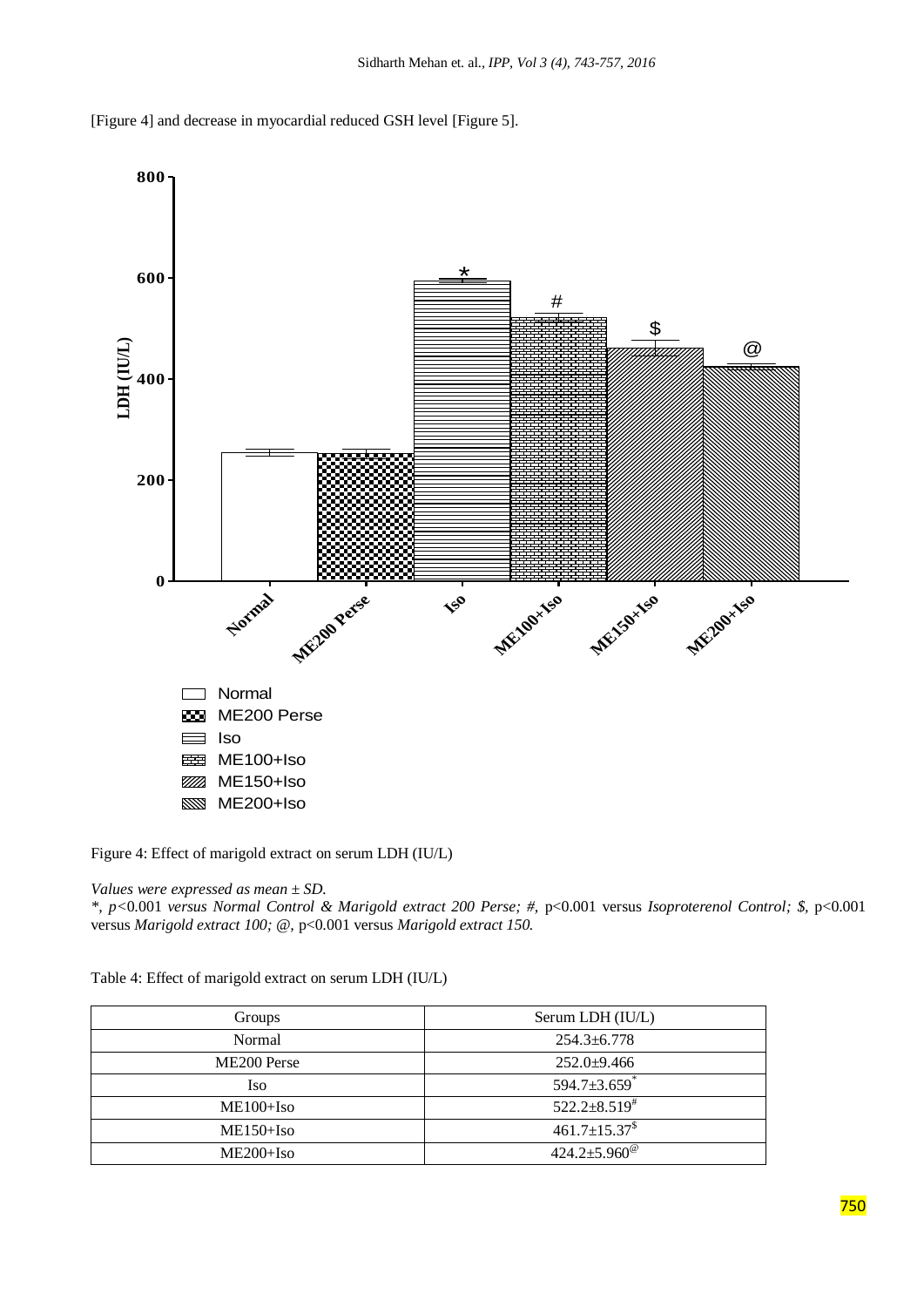

Figure 5: Effect of Marigold extract on myocardial TBARS (nanomolar/ g wet tissue wt)

#### *Values were expressed as mean ± SD.*

*\*, p<*0.001 *versus Normal Control & Marigold extract 200 Perse; #,* p<0.001 versus *Isoproterenol Control; \$,* p<0.001 versus *Marigold extract 100; @,* p<0.001 versus *Marigold extract 150.*

Table: 5 Effect of Marigold extract on myocardial TBARS (nanomolar/ g wet tissue wt)

| Groups      | Myocardial TBARS               |
|-------------|--------------------------------|
|             | (nanomolar/ g wet tissue wt)   |
| Normal      | $2.087 \pm 0.2066$             |
| ME200 Perse | $2.010\pm0.1592$               |
| Iso         | $9.660 \pm 1.339$ <sup>*</sup> |
| $ME100+Iso$ | $8.117\pm0.6585$ <sup>#</sup>  |
| $ME150+Iso$ | $5.717 \pm 0.3430^8$           |
| ME200+Iso   | $3.997 \pm 0.1777^{\circ}$     |

## **3.5 Effect of Marigold extract on C-reactive protein (CRP)**

Isoproterenol control group significantly showed marked increase in CRP level (3.0 mg/dL), when compared to normal control (1.0 mg/dL). Increased CRP level in isoproterenol-induced rat was significantly attenuated in pre-treated Marigold extract group (1.5 mg/dL).

## **3.6 Effect of Marigold extract on histological changes**

Histological changes were evaluated by light microscopy, the structural architecture of normal rats fraying without infarction, where isoproterenol treated rats showed severe patches of necrotic tissue, inflammatory cells and edema. In Marigold extract pre-treated group, there were only mild inflammatory cells, edema, and necrotic patches. The treatment effect of Marigold extract restores the structural features of myocardial tissue [Figure 6].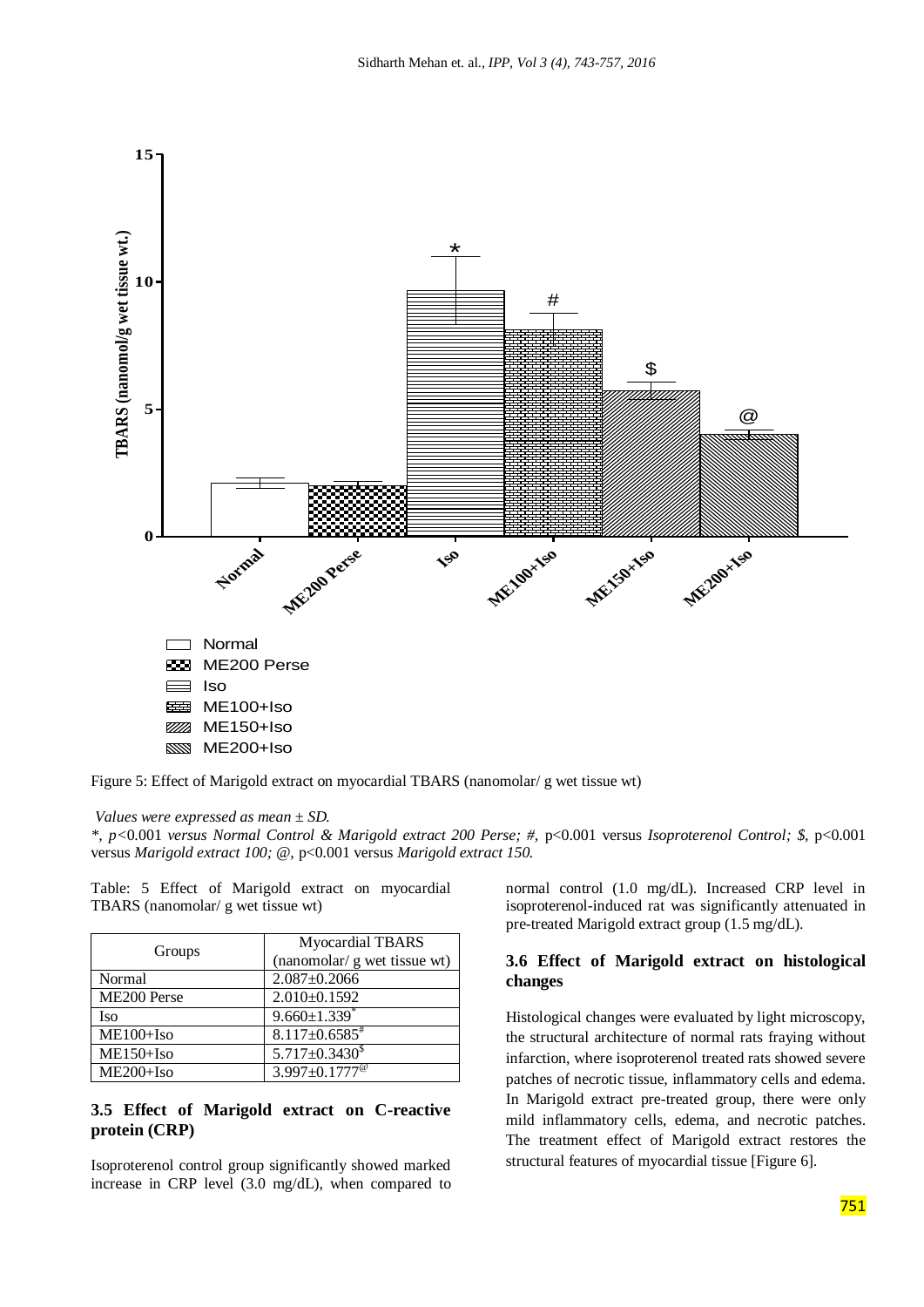

Figure 6: Effect of Marigold extract on myocardial GSH (micromolar/g wet tissue wt)

*Values were expressed as mean ± SD.* 

*\*, p<*0.001 *versus Normal Control & Marigold extract 200 Perse; #,* p<0.001 versus *Isoproterenol Control; \$,* p<0.001 versus *Marigold extract 100; @,* p<0.001 versus *Marigold extract 150.*

Table: 6 Effect of Marigold extract on myocardial GSH (micromolar/g wet tissue wt)

| Groups      | Myocardial GSH<br>(micromolar/g wet tissue<br>wt) |
|-------------|---------------------------------------------------|
| Normal      | $30.45 \pm 0.7635$                                |
| ME200 Perse | 30.07±0.9245                                      |
| Iso         | $13.15 \pm 1.291$ <sup>*</sup>                    |
| $ME100+Iso$ | $17.13 \pm 1.236^{\#}$                            |
| ME150+Iso   | $20.60 \pm 1.437$ <sup>\$</sup>                   |
| ME200+Iso   | $25.58 \pm 1.201^{\circ}$                         |

# **3.7 Histopathological analysis**

**3.7.1 Normal Control:** The myocardium showed adequate cellularity and normal morphology. Myocytes were healthy and there was no evidence of myocyte necrosis, nuclear pyknosis, vascular proliferation, macrophage activity, scar formation, or muscle hypertrophy.

**3.7.2 Isoproterenol Control:** The morphological changes occur in myocardium that was strongly suggestive of isoproterenol-induced myocardial injury were seen. Large areas of coagulative necrosis were seen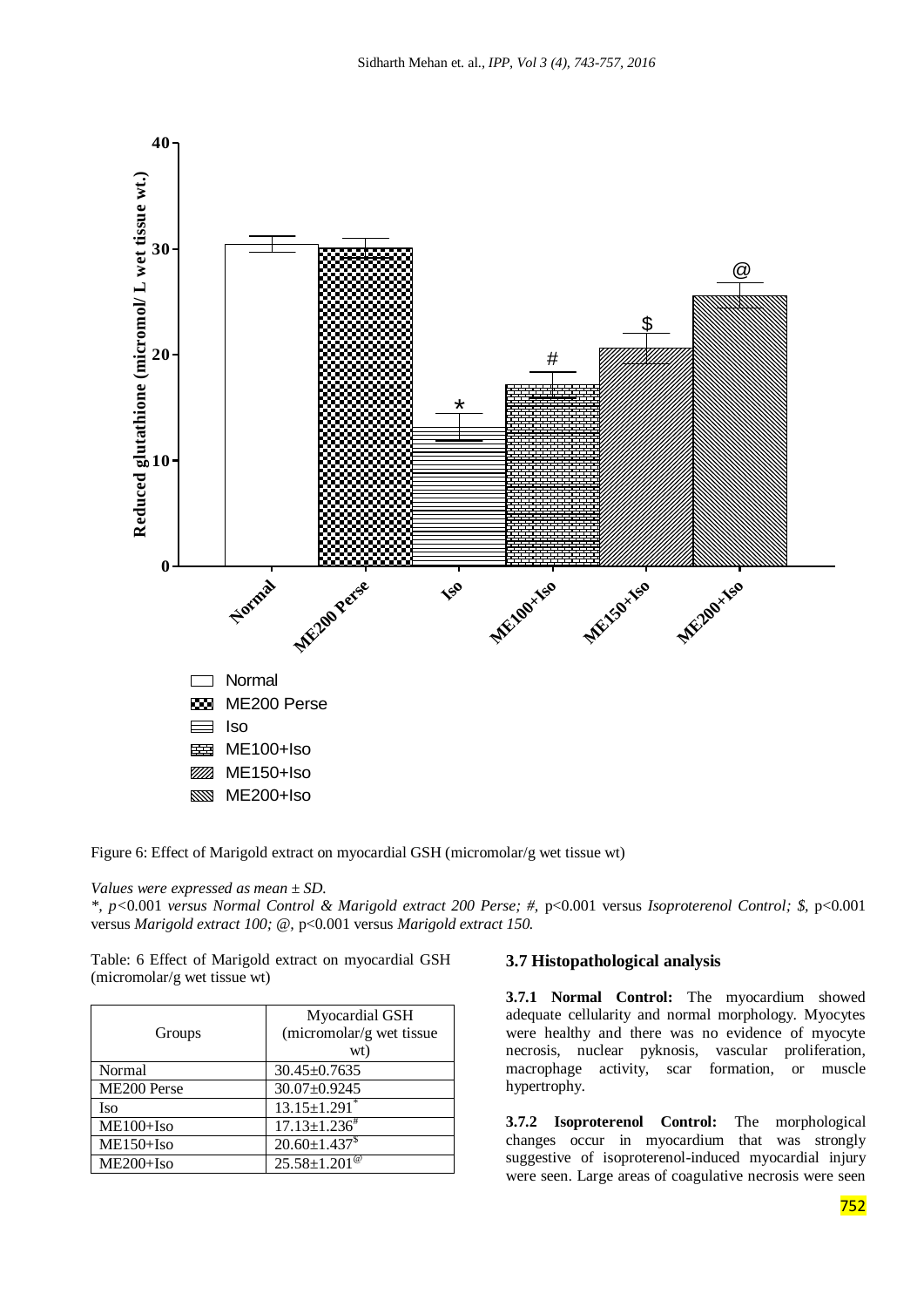with marked congestion of subendocardial blood vessels with a large infact with margin showing inflammation and hyperimea. Nuclear pyknosis and clumping of cytoplasm was evident throughout areas of necrosis.

**3.7.3 Marigold extract** *per se***:** The myocardium showed similar pathology as observed in normal control group.

**3.7.4 Marigold extract pre-treated:** There was few occurrence of congestion of subendocardial blood vessels with edema of myocardium and mild inflammation. Increased areas of scar formation, vascular proliferation and macrophage activity were indicative of better healing following myocardial infarction throughout treatment with Marigold extract.



Figure 7: Effect of Marigold Extract on Histopathological estimation

*Figure represents:- A; Normal Control, B; Isoproterenol Control, C; Marigold Extract per se, D; Marigold Extract Pre-Treated.*

## **4. Discussion**

The present study demonstrates that the Marigold extract efficiently protect the myocardium against isoproterenolinduced myocardial ischemia. Isoproterenol, a synthetic catecholamine and *β*-adrenergic agonist, has been found to induce myocardial injury in rats [48-49]. The pathological events caused by isoproterenol in experimental animals mimic the injuries that occur in human myocardium. Zhou *et al.,* 2008 have reported that maximum dose of isoproterenol induce subendocardial myocardial ischemia, hypoxia, necrosis, and finally results in fibroblastic hyperplasia with decreased myocardial compliance and inhibition of diastolic and systolic function. These changes, closely resembles local myocardial infarction like pathological as well as structural changes observed in human myocardial

infarction [50-51]. Further, studies suggest that administration of isoproterenol (85 mg/kg) leads to biochemical and morphological alterations in the heart tissue of experimental animals similar to those observed in human myocardial infarction<sup>48</sup>. Thus, isoproterenol induced myocardial infarction is widely used model for evaluating cardioprotective drugs and studying myocardial consequences of ischemic disorders [52]. In accordance with above studies, isoproterenol (85 mg/kg, *s.c.*) was used in present study, for induction of myocardial infarction in experimental animals. Treatment with Marigold extract (100, 150 & 200 mg/kg, *p.o*) produced significant prevention from destruction of normal myocardial architecture induced by isoproterenol (85 mg/kg, *s.c.*) as revealed by evidences of histopathological study<sup>52</sup>. In the normal group adequate cellularity and normal morphology of myocardium is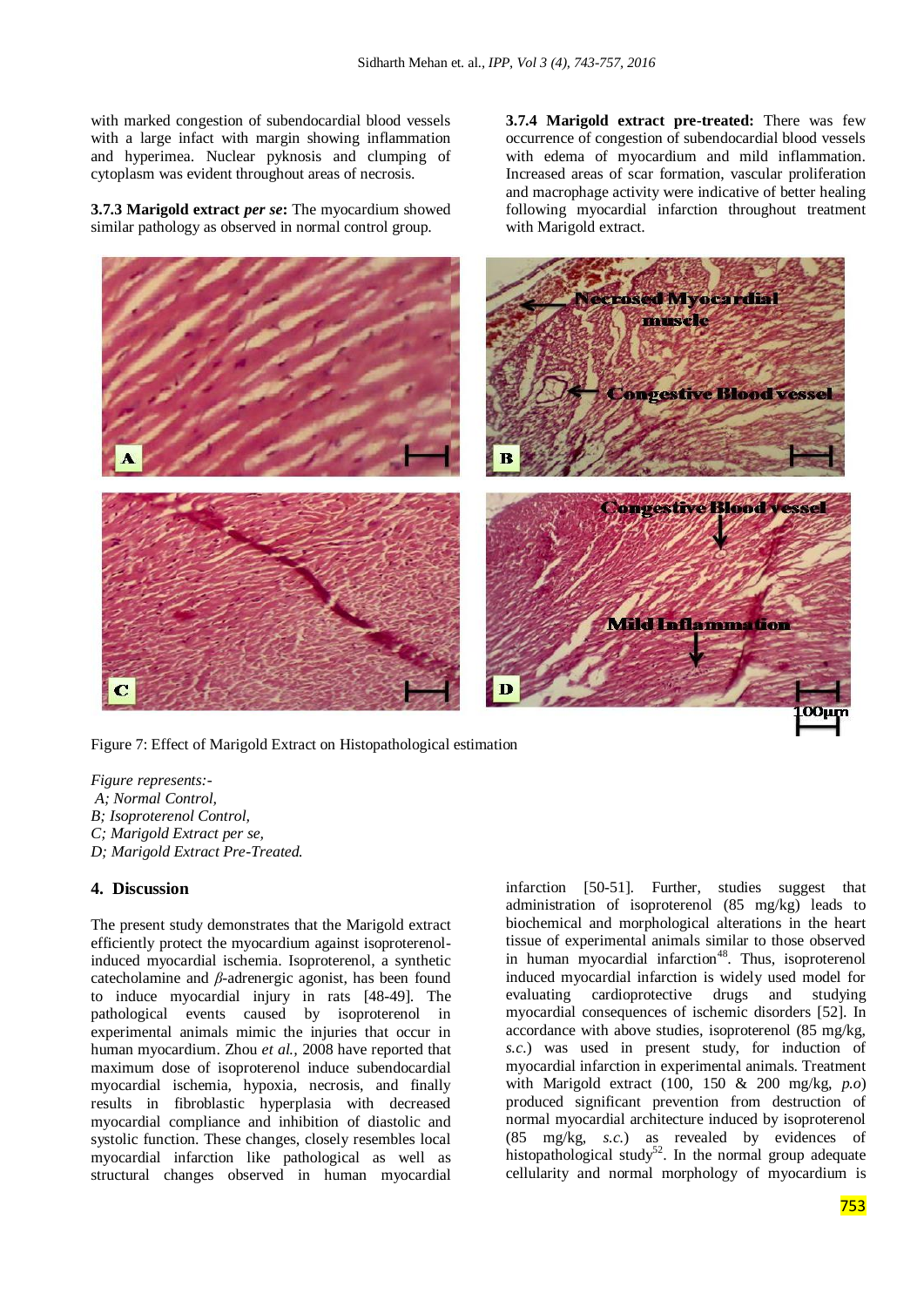seen, whereas in isoproterenol-induced group large areas of coagulative necrosis, inflammation and hyperimea were observed indicating myocardial injury. Marigold extract treated group showed few occurrence of congestion of subendocardial blood vessels and mild inflammation, which indicative of better were healing following myocardial infarction. These findings suggest that Marigold extract have protective action against isoproterenol-induced myocardial infarction. Marigold extract have a potent antioxidant potential. In the present study the degree of oxidative stress in the experimental rats was assessed by estimating thiobarbituric acid reactive substances and reduced glutathione. An increase in the levels of thiobarbituric acid reactive substances and decrease in reduced glutathione level in the heart tissue of isoproterenol-induced rats were observed. Marigold extract treatement significantly reverse the levels of markers which cause oxidative stress proving its antioxidant potential. It has been also reported that CK-MB is present in the higher proportion and concentration in the injured myocardium and also referenced as early marker of myocardial infarction. Moreover, LDH levels get elevated, when there is tissue inflammation and necrosis. Numerous researchers have also reported the elevated levels of CK-MB and LDH in isoproterenolinduced myocardial infarction [53-55]. In accordance with the above studies the present results also showed increase in CK-MB and LDH levels in isoproterenol group. Treatment with Marigold extract significantly decreases the levels of CK-MB and LDH, when compared to isoproterenol control animals. Further, isoproterenol injected rats showed a significant rise in serum CRP level indicative marker of inflammation. CRP has been used as a sensitive predictor of acute cardiovascular events, when compared with other widely used biomarkers [56]. The observational studies have reported that serum CRP concentrations are inversely associated with dietary intake of fruits, vegetables and tea, which are rich in poly-phenolic antioxidants [53, 57]. Treatment with Marigold extract significantly reduced the elevated CRP levels suggesting its potent antioxidant and anti-inflammatory activity. Isoproterenol treatment significantly increased the heart weight to body weight ratio showing isoproterenol mediated cardiac hypertrophy in rats [53, 58]. There was a significant difference in the heart weight to body weight ratio between normal control and isoproterenol control group. Marigold extract treatment significantly reduced the heart weight to body weight and attributes its cardioprotective effect in the present results.

It is concluded from the present study that Marigold extract improves necrotic damage, restore antioxidant defense, reduce oxidative stress and inflammation induced by isoproterenol and prove its cardioprotective action against myocardial infarction.

#### **5. Summary**

The present study investigated the effect of Marigold extract in isoproterenol-induced myocardial infarction in rats. The administration of isoproterenol (85mg/kg/day *s.c*) induced myocardial infarction by making biochemical and histological changes. Further, hematoxylin-eosin staining of heart revealed altered myocardial infarct size suggesting that isoproterenol administration impaired myocardium. In addition, isoproterenol-induced myocardial infarction is the result of elevated HW/BW ratio, and serum CK-MB and LDH levels. Isoproterenol administration also produced oxidative stress by increasing TBARS and decreasing the level of reduced glutathione. In addition, histopathological studies revealed the development of coagulative necrosis, congestion of subendocardial blood vessels, large infarct with margin showing inflammation and hyperimea in isoproterenol group. Intriguingly, administration of Marigold extracts (100, 150 & 200 mg/kg/day, *p.o.*) through antioxidant and antiinflammatory mechanism attenuated isoproterenolinduced myocardial infarction. Marigold extract reduce myocardial infarct size, HW/BW ratio, and serum CK-MB and LDH levels. Boswellic acids ablate oxidative stress by reducing TBARS and increasing GSH levels. Further, Marigold extract treatment indicated better healing of myocardium by making pathological changes such as low congestion of blood vessels, less edema and inflammation. Hence, it is summarised that Marigold extract has myocardial protective potential.

#### **6. Conclusion**

Marigold extract significantly prevent the damages induced by isoproterenol on histopathological and biochemical changes in rat model of myocardial infarction. Marigold extract ameliorate the cardio-toxic effect of isoproterenol in rat heart. The present study provides experimental evidences that Marigold extract augmented the myocardial antioxidant enzymes level, preserved histoarchitecture and improved cardiac performance by changing marker level following isoproterenol administration. These findings suggest the beneficial cardioprotective effects of Marigold extract on rat heart against experimental myocardial infarction and it should further be explored against other cardiac complications.

#### **References**

- [1] Kalra, B. S., & Roy, V. (2012). Efficacy of metabolic modulators in ischemic heart disease: an overview. *The Journal of Clinical Pharmacology*, 52(3), 292-305.
- [2] Veinot, T. C., Bosk, E. A., Unnikrishnan, K. P., & Iwashyna, T. J. (2012). Revenue, relationships and routines: The social organization of acute myocardial infarction patient transfers in the United States. *Social science & medicine,* 75(10), 1800-1810.
- [3] Vakeva, A. P., Agah, A., Rollins, S. A., Matis, L. A., Li, L., & Stahl, G. L. (1998). Myocardial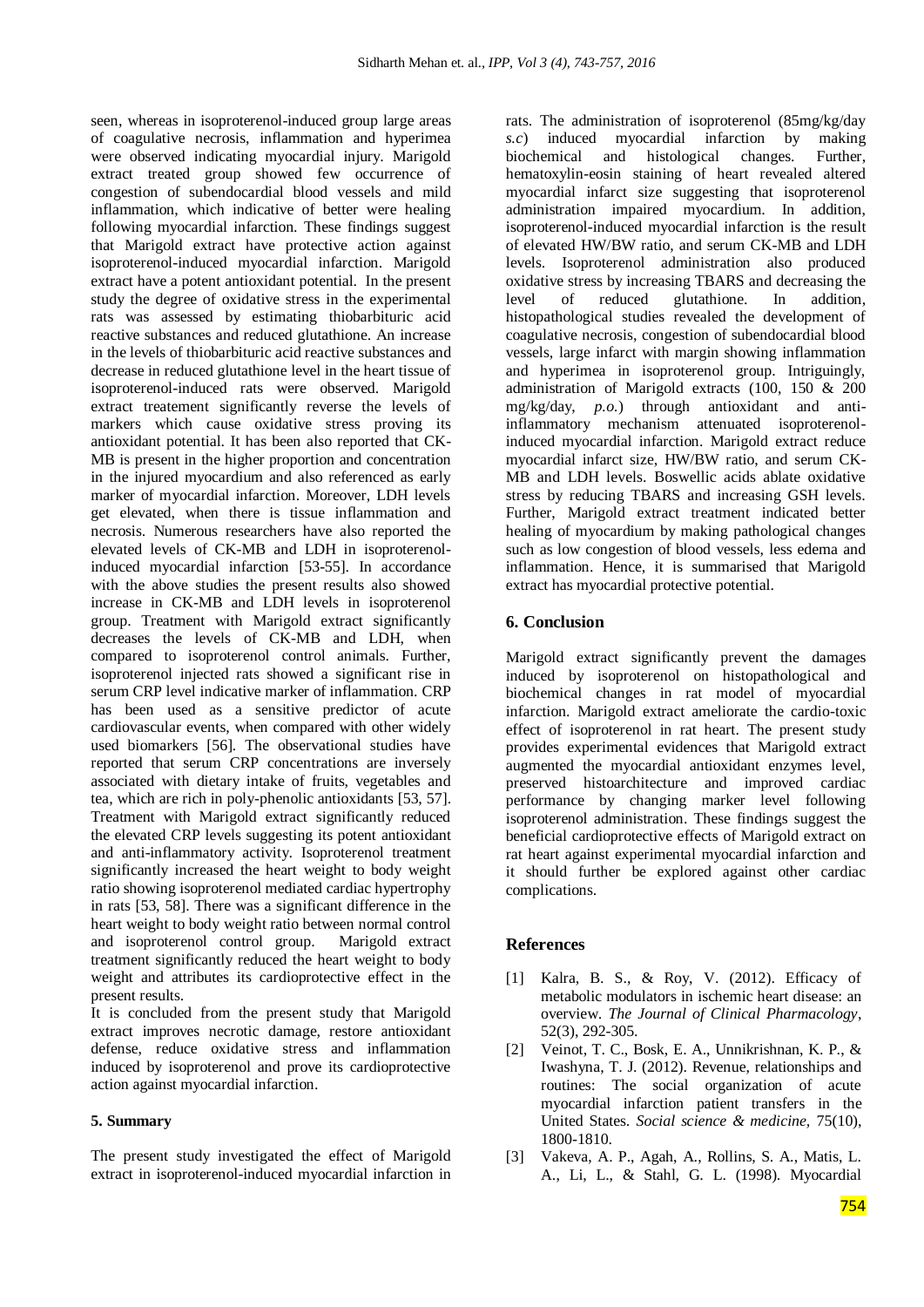infarction and apoptosis after myocardial ischemia and reperfusion. *Circulation,* 97(22), 2259-2267.

- [4] Ellison, K. E., & Gandhi, G. (2005). Optimising the use of β-adrenoceptor antagonists in coronary artery disease. *Drugs,* 65(6), 787-797.
- [5] Horimoto, M., Takenaka, T., Igarashi, K., Fujiwara, M., & Batra, S. (1993). Coronary spasm as a cause of coronary thrombosis and myocardial infarction. *Japanese heart journal,* 34(5), 627-631.
- [6] Martin, J. F., Kristensen, S. D., Mathur, A., Grove, E. L., & Choudry, F. A. (2012). The causal role of megakaryocyte–platelet hyperactivity in acute coronary syndromes. *Nature Reviews Cardiology*, 9(11), 658-670.
- [7] Ueda, S. I., Yamagishi, S. I., Matsui, T., Jinnouchi, Y., & Imaizumi, T. (2011). Administration of pigment epithelium-derived factor inhibits left ventricular remodeling and improves cardiac function in rats with acute myocardial infarction. *The American journal of pathology*, 178(2), 591- 598.
- [8] Yang, C. H., Sheu, J. J., Tsai, T. H., Chua, S., Chang, L. T., Chang, H. W., ... & Leu, S. (2013). Effect of tacrolimus on myocardial infarction is associated with inflammation, ROS, MAP kinase and Akt pathways in mini-pigs. *Journal of atherosclerosis and thrombosis,* 20(1), 9-22.
- [9] Sahna, E., Deniz, E., Bay-Karabulut, A., & Burma, O. (2008). Melatonin protects myocardium from ischemia-reperfusion injury in hypertensive rats: role of myeloperoxidase activity. *Clinical and experimental hypertension*, 30(7), 673-681.
- [10] Upaganlawar, A., Gandhi, H., & Balaraman, R. (2011). Isoproterenol induced myocardial infarction: Protective role of natural products. *J Pharmacol Toxicol,* 6(1), 1-17.
- [11] Mann, D. L., Kent, R. L., Parsons, B., & Cooper, G. (1992). Adrenergic effects on the biology of the adult mammalian cardiocyte. *Circulation*, 85(2), 790-804.
- [12] Communal, C., Singh, K., Pimentel, D. R., & Colucci, W. S. (1998). Norepinephrine stimulates apoptosis in adult rat ventricular myocytes by activation of the β-adrenergic pathway. *Circulation*, 98(13), 1329-1334.
- [13] Neye, N., Enigk, F., Shiva, S., Habazettl, H., Plesnila, N., Kuppe, H. ... & Kuebler, W. M. (2012). Inhalation of NO during myocardial ischemia reduces infarct size and improves cardiac function. *Intensive care medicine*, 38(8), 1381- 1391.
- [14] Karthikeyan, K., Bai, B. S., Gauthaman, K., Sathish, K. S., & Devaraj, S. N. (2003). Cardioprotective effect of the alcoholic extract of Terminalia arjuna bark in an in vivo model of myocardial ischemic reperfusion injury. *Life sciences*, 73(21), 2727-2739.
- [15] Karthikeyan, K., Bai, B. S., & Devaraj, S. N. (2007). Grape seed proanthocyanidins ameliorates isoproterenol-induced myocardial injury in rats by

stabilizing mitochondrial and lysosomal enzymes: an in vivo study. *Life sciences*, 81(23), 1615-1621.

- [16] Nandave, M., Ojha, S. K., Joshi, S., Kumari, S., & Arya, D. S. (2009). Moringa oleifera leaf extract prevents isoproterenol-induced myocardial damage in rats: evidence for an antioxidant, antiperoxidative, and cardioprotective intervention. *Journal of medicinal food,* 12(1), 47-55.
- [17] Communal, C., Singh, K., Pimentel, D. R., & Colucci, W. S. (1998). Norepinephrine stimulates apoptosis in adult rat ventricular myocytes by activation of the β-adrenergic pathway. *Circulation*, 98(13), 1329-1334.
- [18] Bloom, S., & Davis, D. L. (1972). Calcium as mediator of isoproterenol-induced myocardial necrosis. *The American journal of pathology*, 69(3), 459.
- [19] Rathore, N., John, S., Kale, M., & Bhatnagar, D. (1998). Lipid peroxidation and antioxidant enzymes in isoproterenol induced oxidative stress in rat tissues. *Pharmacological Research*, 38(4), 297-303.
- [20] Rajadurai, M., & Prince, P. S. M. (2006). Preventive effect of naringin on lipid peroxides and antioxidants in isoproterenol-induced cardiotoxicity in Wistar rats: biochemical and histopathological evidences. *Toxicology*, 228(2), 259-268.
- [21] Rejšková, A., Brom, J., Pokorný, J., & Korečko, J. (2010). Temperature distribution in light-coloured flowers and inflorescences of early spring temperate species measured by Infrared camera. *Flora-Morphology, Distribution, Functional Ecology of Plants*, 205(4), 282-289.
- [22] Muley, B. P., Khadabadi, S. S., & Banarase, N. B. (2009). Phytochemical constituents and pharmacological activities of Calendula officinalis Linn (Asteraceae): a review. *Tropical Journal of Pharmaceutical Research*, 8(5).
- [23] Cordova, C. A., Siqueira, I. R., Netto, C. A., Yunes, R. A., Volpato, A. M., Filho, V. C., ... & Creczynski-Pasa, T. B. (2002). Protective properties of butanolic extract of the Calendula officinalis L.(marigold) against lipid peroxidation of rat liver microsomes and action as free radical scavenger. *Redox report*, 7(2), 95-102.
- [24] Pommier, P., Gomez, F., Sunyach, M. P., D'hombres, A., Carrie, C., & Montbarbon, X. (2004). Phase III randomized trial of Calendula officinalis compared with trolamine for the prevention of acute dermatitis during irradiation for breast cancer. *Journal of Clinical Oncology*, 22(8), 1447-1453.
- [25] Yoshikawa, M., Murakami, T., Kishi, A., Kageura, T., & Matsuda, H. (2001). Medicinal flowers. III. Marigold.(1): hypoglycemic, gastric emptying inhibitory, and gastroprotective principles and new oleanane-type triterpene oligoglycosides, calendasaponins A, B, C, and D, from Egyptian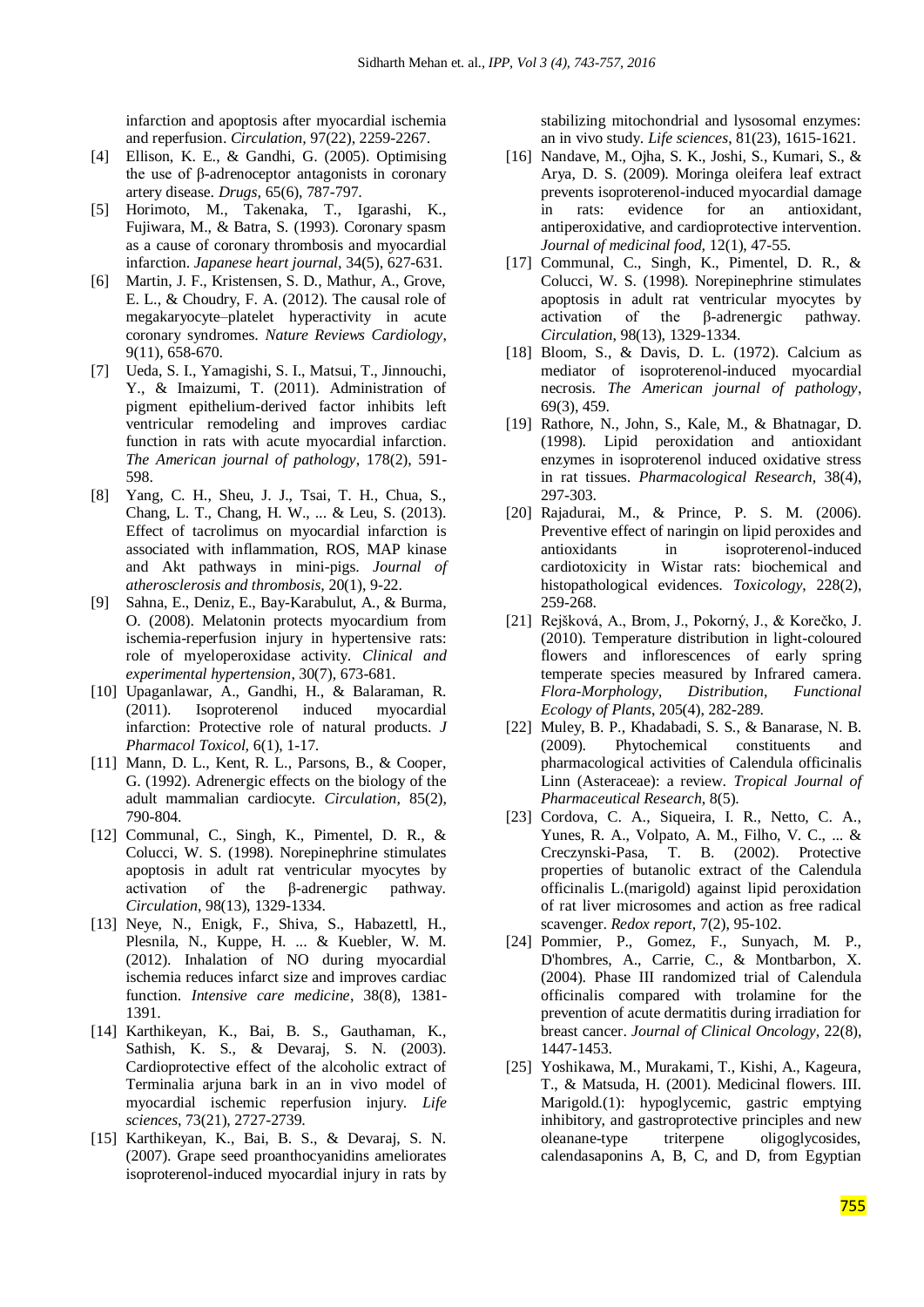Calendula officinalis. *Chemical and Pharmaceutical Bulletin*, 49(7), 863-870.

- [26] Taylor and Francis Health Sciences, Final report on the safety assessment of Calendula officinalis extract and Calendula officinalis, *IntJToxicol*2001; 20(Suppl.2): 13–20.
- [27] Vidal-Ollivier, E., Balansard, G., Faure, R., & Babadjamian, A. (1989). Revised structures of triterpenoid saponins from the flowers of Calendula officinalis. *Journal of Natural Products*, 52(5), 1156-1159.
- [28] Piccaglia, R., Marotti, M., Chiavari, G., & Gandini, N. (1997). Effects of harvesting date and climate on the flavonoid and carotenoid contents of marigold (Calendula officinalis L.). *Flavour and fragrance journal*, 12(2), 85-90.
- [29] Wójciak-Kosior, M., Matysik, G., & Soczewinski, E. (2003). Investigations of phenolic acids occuring in plant components of Naran N by HPLC and HPTLC-densitometric methods. *Herba Polonica*, 3(49).
- [30] Kishimoto, S., Maoka, T., Sumitomo, K., & Ohmiya, A. (2005). Analysis of carotenoid composition in petals of calendula (Calendula officinalis L.). *Bioscience, biotechnology, and biochemistry*, 69(11), 2122-2128.
- [31] Avramova S, Portarska F, Apostolova B, Petkova S, Konteva M, Tsekova M, Kapitanova T and Maneva K, 1988 Marigold (Calendula officinalis L.), Source of new products for the cosmetic industry, *Medico-Biol, Inform*, 4, 24–26.
- [32] Andersen, F. A., Bergfeld, W. F., Belsito, D. V., Hill, R. A., Klaassen, C. D., Liebler, D. C., ... & Snyder, P. W. (2010). Final report of the Cosmetic Ingredient Review Expert Panel amended safety assessment of Calendula officinalis–derived cosmetic ingredients. *International journal of toxicology*, 29(6 suppl), 221S-243S.
- [33] Reider, N., Komericki, P., Hausen, B. M., Fritsch, P., & Aberer, W. (2001). The seamy side of natural medicines: contact sensitization to arnica (Arnica montana L.) and marigold (Calendula officinalis L.). *Contact Dermatitis,* 45(5), 269-272.
- [34] Piccaglia, R., & Venturi, G. (1998). Dye plants: a renewable source of natural colours. *Agro Food Industry Hi-Tech*, 9(4), 27-30.
- [35] Guinot, P., Gargadennec, A., Valette, G., Fruchier, A., & Andary, C. (2008). Primary flavonoids in marigold dye: extraction, structure and involvement in the dyeing process. *Phytochemical Analysis*, 19(1), 46-51.
- [36] Keville K, the Illustrated Herb Encyclopedia, Mallard Press, New York, USA, 1991.
- [37] Buckle J, Care of the elderly (Chapter 15) essential oils in practice, In: Clinical Aromatherapy, 2nd edition, Elsevier Ltd, Amsterdam, The Netherl and s, Giacobini, E, 2004, Cholinesterase inhibitors: new roles and therapeutic alternatives, *Pharmacol. Res*. 2003; 50, 433–440.
- [38] Nieoullon, A. (2010). Acetylcholinesterase inhibitors in Alzheimer's disease: Further comments on their mechanisms of action and therapeutic consequences. *Psychologie & neuropsychiatrie du vieillissement*, 8(2), 123-131.
- [39] Mariani, E., Polidori, M. C., Cherubini, A., & Mecocci, P. (2005). Oxidative stress in brain aging, neurodegenerative and vascular diseases: an overview. *Journal of Chromatography* B, 827(1), 65-75.
- [40] Bilia A R, Salvini D, Mazzi G and Vincieri F F, Characterization of calendula flower, milk-thistle fruit and passion flower tinctures by HPLC-DAD and HPLC-MS, *Chromatographia*, 2001; 53, 210– 215.
- [41] PARIKH, V., & SINGH, M. (1999). Possible role of adrenergic component and cardiac mast cell degranulation in preconditioning-induced cardioprotection. *Pharmacological research*, 40(2), 129-137.
- [42] Fishbein, M. C., Meerbaum, S., Rit, J., Lando, U., Kanmatsuse, K., Mercier, J. C., & Ganz, W. (1981). Early phase acute myocardial infarct size quantification: validation of the triphenyl tetrazolium chloride tissue enzyme staining technique. *American heart journal*, 101(5), 593- 600.
- [43] Sharma, N. K., Mahadevan, N., & Balakumar, P. (2013). Adenosine transport blockade restores attenuated cardioprotective effects of adenosine preconditioning in the isolated diabetic rat heart: potential crosstalk with opioid receptors. *Cardiovascular toxicology*, 13(1), 22-32.
- [44] Ohkawa, H., Ohishi, N., & Yagi, K. (1979). Assay for lipid peroxides in animal tissues by thiobarbituric acid reaction. *Analytical biochemistry*, 95(2), 351-358.
- [45] Ma, F. X., Liu, L. Y., & Xiong, X. M. (2003). Protective effects of lovastatin on vascular endothelium injured by low density lipoprotein. *Acta Pharmacologica Sinica,* 24(10), 1027-1032.
- [46] Ellman, G. L. (1959). Tissue sulfhydryl groups. *Archives of biochemistry and biophysics*, 82(1), 70- 77.
- [47] Boyne, A. F., & Ellman, G. L. (1972). A methodology for analysis of tissue sulfhydryl components. *Analytical biochemistry*, 46(2), 639- 653.
- [48] Rona, G., Chappel, C. I., Balazs, T., & Gaudry, R. (1959). An infarct-like myocardial lesion and other toxic manifestations produced by isoproterenol in the rat. *AMA archives of pathology*, 67(4), 443- 455.
- [49] Prince, P. S. M., Rajakumar, S., & Dhanasekar, K. (2011). Protective effects of vanillic acid on electrocardiogram, lipid peroxidation, antioxidants, proinflammatory markers and histopathology in isoproterenol induced cardiotoxic rats. *European journal of pharmacology*, 668(1), 233-240.